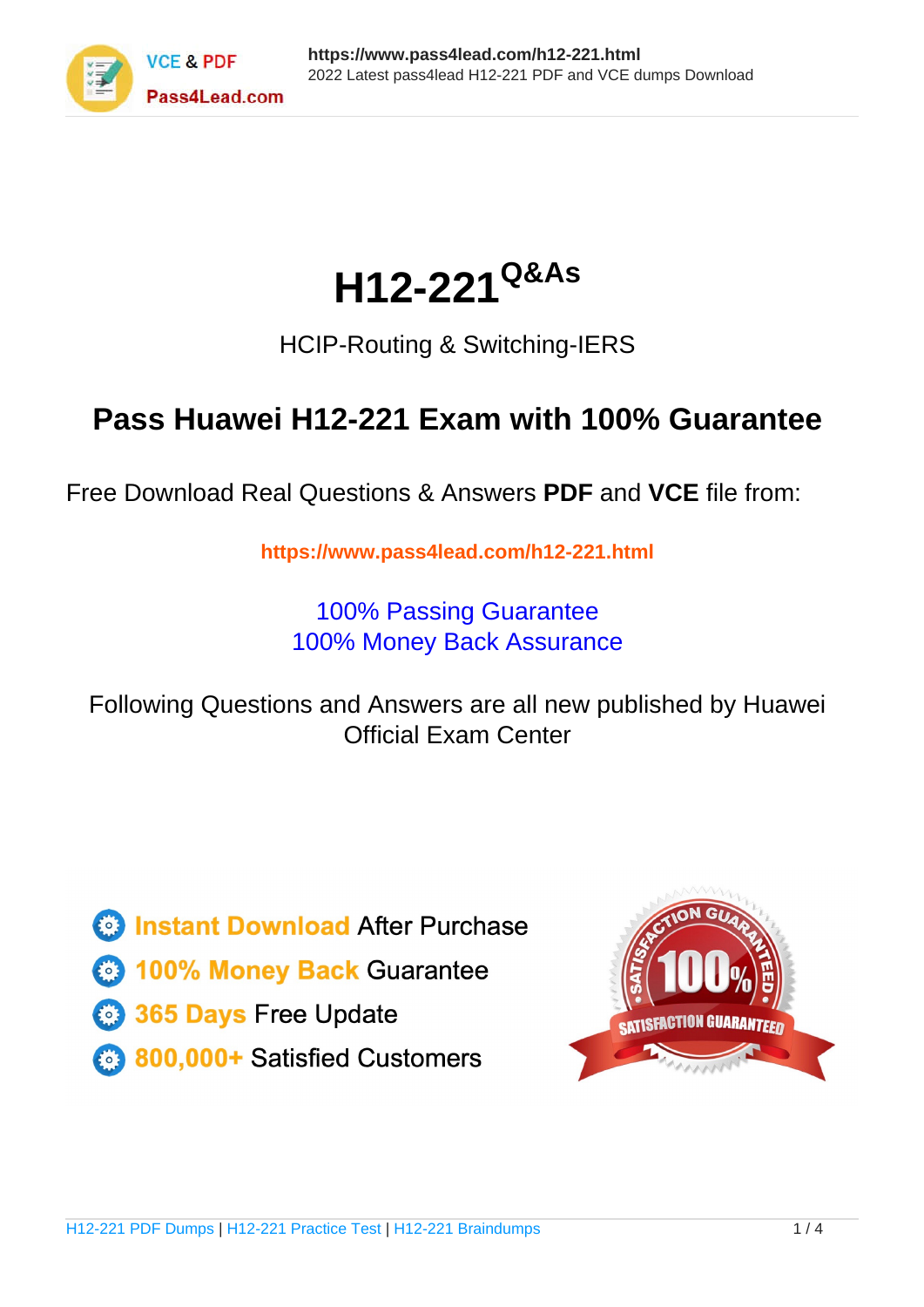

#### **QUESTION 1**

Which of the following statements regarding comparison between ACL and IP-Prefix are true? (Select 2 answers)

- A. Both ACL and IP-Prefix can perform route filtering
- B. Both ACL and IP-Prefix can perform data packet filtering
- C. ACL can perform data packet filtering and route filtering, but IP-Prefix can only perform route filtering
- D. IP-Prefix can perform data packet filtering and route filtering, but ACL can only perform route filtering

Correct Answer: AC

#### **QUESTION 2**

Which parameters are carried in a BGPOpen message? (Select 3 answers)

- A. Local AS number
- B. BGPID
- C. Keepalive timer
- D. Holder timer
- E. Current peer status
- Correct Answer: ABD

#### **QUESTION 3**

A Router ID is optional in the OSPF configuration.

- A. TRUE
- B. FALSE

Correct Answer: B

#### **QUESTION 4**

Which of the following is a private AS number?

- A. 65410-65535
- B. 1-64511
- C. 64512-65535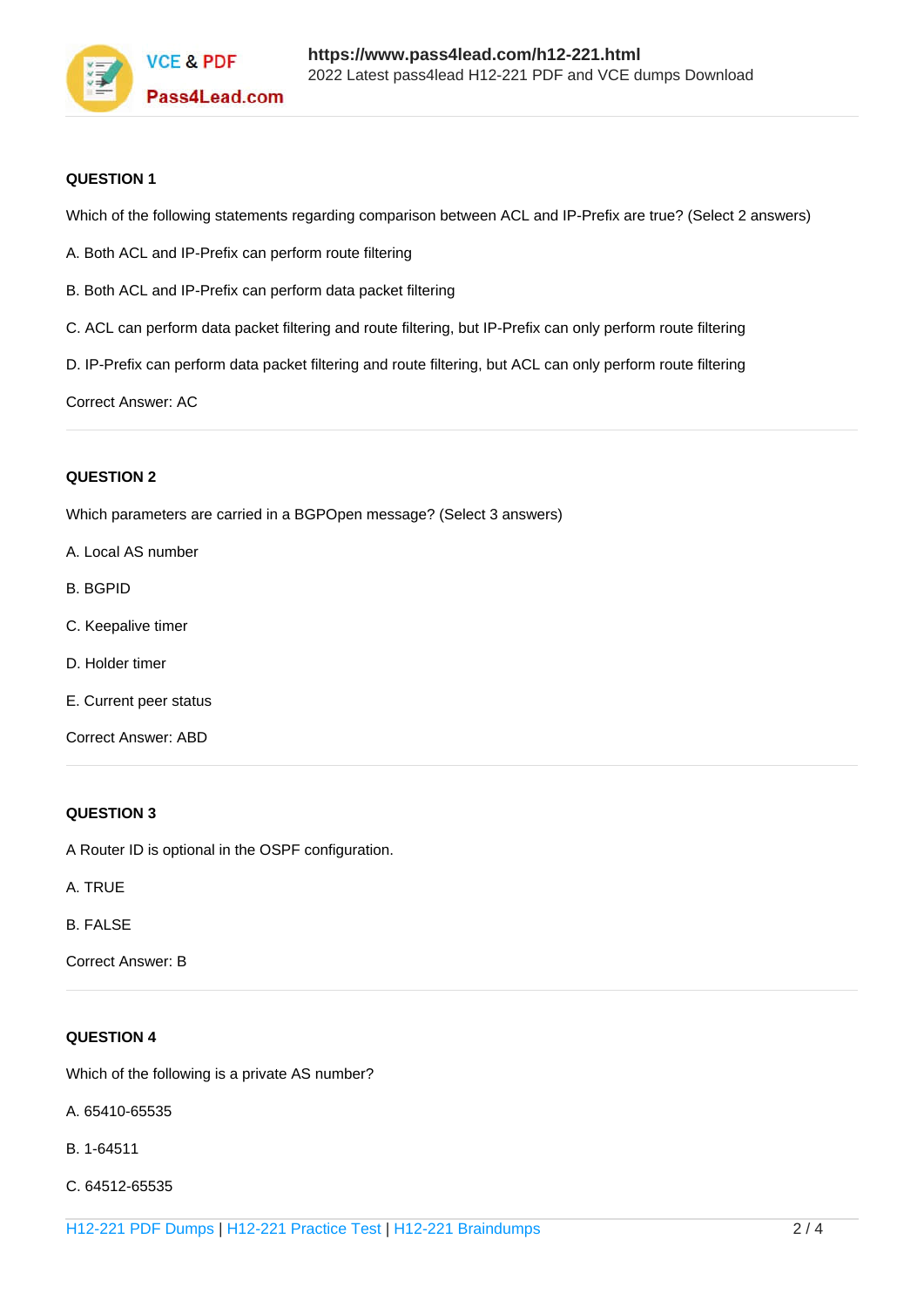

D. 64511-65535

Correct Answer: C

#### **QUESTION 5**

Which types of packets are supported by BGP? (Select 3 answers)

A. Hello

- B. Notification
- C. Update
- D. Route-refresh

Correct Answer: BCD

[H12-221 PDF Dumps](https://www.pass4lead.com/h12-221.html) [H12-221 Practice Test](https://www.pass4lead.com/h12-221.html) [H12-221 Braindumps](https://www.pass4lead.com/h12-221.html)